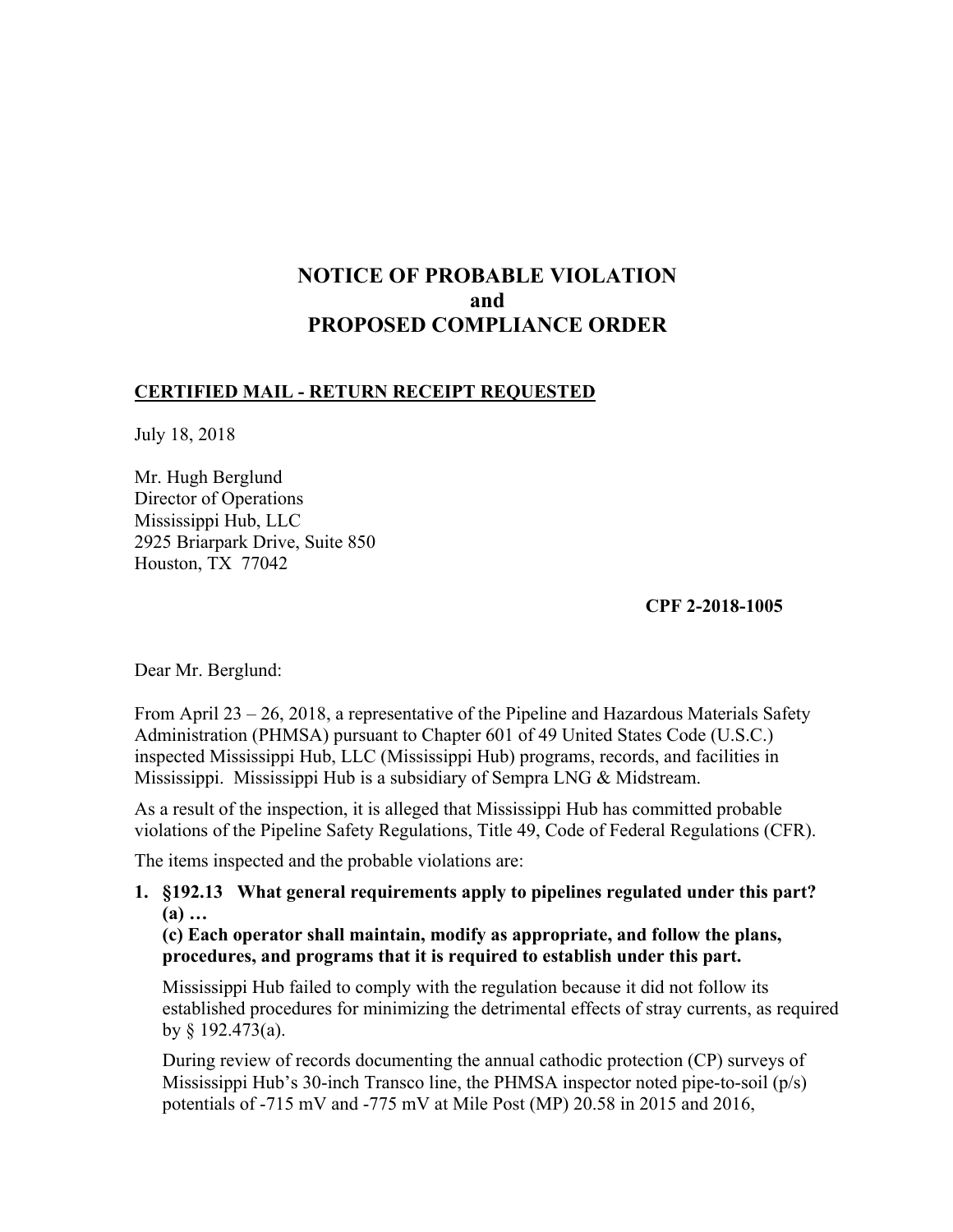respectively, which did not meet the -850mV criteria, as adopted by Mississippi Hub. Further review confirmed a foreign line crossing at the above-referenced MP, as well as a second foreign line crossing at MP 20.6.

Mississippi Hub personnel confirmed stray current testing had been conducted in November 2016, in coordination with the foreign pipeline operator crossing at MP 20.6, but could not provide any documentation of testing for stray currents from the foreign line crossing at MP 20.58. Furthermore, Mississippi Hub personnel were unable to provide documentation of any determinations made as to the potential presence, magnitude, or depressive impacts of any stray current interference from the foreign line crossing at MP 20.58.

## **2. §192.805 Qualification program. Each operator shall have and follow a written qualification program…**

Mississippi Hub failed to comply with the regulation because it did not follow its written qualification program. Specifically, it did not follow the requirements of its Operator Qualification (OQ) Program to evaluate the appropriateness and effectiveness of established span of control limits.

Mississippi Hub uses the Sempra LNG & Midstream Operator Qualification (OQ) Program. Section 8.0 of the OQ Program, titled "Use of Nonqualified Persons to perform Covered Tasks," includes provisions to allow non-qualified individuals to perform covered tasks if directed and observed by a qualified individual. These provisions include span of control limits which identify the maximum number of non-qualified individuals that can be directed and observed by a qualified individual. The span of control limits are listed in Exhibit A of Mississippi Hub's OQ Program, which documents covered tasks.

Section 8.0 of the OQ Program further states that the "Appropriateness and effectiveness of established span of control limits shall be evaluated as part of the Company's quality assurance and program evaluation efforts." PHMSA's review identified several instances of covered tasks with inappropriate or ineffective span of control limits, examples of which are listed below:

- Task 411OP, titled "Inspect/Test to Assure Electrical Isolation is Adequate," involves testing insulators such as insulating flanges, unions and in-line insulators. This type of testing is typically accomplished by one individual using a hand-held insulation tester, or by measuring potentials on each side of the insulator. Mississippi Hub's OQ Program established a span of control of 1:3 for this covered task. There is no practical way that one qualified individual could be expected to provide direction and observation to three individuals performing this type of testing on three different insulators.
- Task 702OP, titled "Leakage Survey with Leak Detection Device," is typically conducted by an individual traversing pipeline facilities while using a hand-held leak detection device. Mississippi Hub's OQ Program established a span of control of 1:3 for this covered task. This task does not require three individuals to perform it. There is no practical way that one qualified individual could be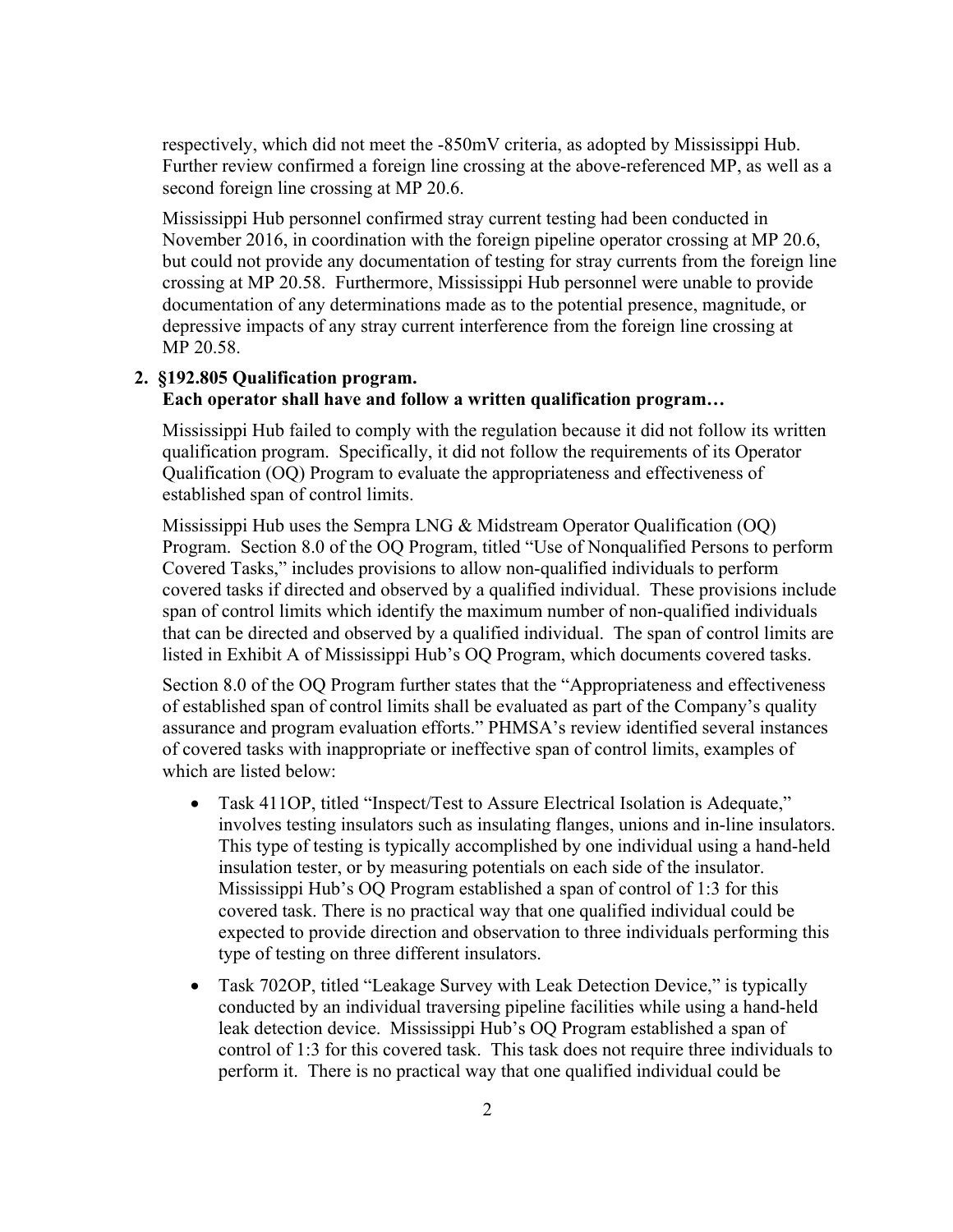expected to provide direction and observation to three individuals performing leakage surveys at different locations along a pipeline.

## Proposed Compliance Order

Under 49 U.S.C. § 60122 and 49 CFR § 190.223, you are subject to a civil penalty not to exceed \$209,002 per violation per day the violation persists, up to a maximum of \$2,090,022 for a related series of violations. For violations occurring prior to November 2, 2015, the maximum penalty may not exceed \$200,000 per violation per day, with a maximum penalty not to exceed \$2,000,000 for a related series of violations.

We have reviewed the circumstances and supporting documents involved in this case, and have decided not to propose a civil penalty assessment at this time.

With respect to Item 2 pursuant to 49 U.S.C.  $\frac{1}{2}$  60118, the Pipeline and Hazardous Materials Safety Administration proposes to issue a Compliance Order to Mississippi Hub, LLC. Please refer to the *Proposed Compliance Order*, which is enclosed and made a part of this Notice.

## Warning Items

With respect to Item 1 we have reviewed the circumstances and supporting documents involved in this case and have decided not to conduct additional enforcement action or penalty assessment proceedings at this time. We advise you to promptly correct this Item. Failure to do so may result in additional enforcement action.

#### Response to this Notice

Enclosed as part of this Notice is a document entitled *Response Options for Pipeline Operators in Compliance Proceedings*. Please refer to this document and note the response options. Be advised that all material you submit in response to this enforcement action is subject to being made publicly available. If you believe that any portion of your responsive material qualifies for confidential treatment under 5 U.S.C. 552(b), along with the complete original document you must provide a second copy of the document with the portions you believe qualify for confidential treatment redacted and an explanation of why you believe the redacted information qualifies for confidential treatment under 5 U.S.C. 552(b).

Following the receipt of this Notice, you have 30 days to submit written comments, or request a hearing under 49 CFR § 190.211. If you do not respond within 30 days of receipt of this Notice, this constitutes a waiver of your right to contest the allegations in this Notice and authorizes the Associate Administrator for Pipeline Safety to find facts as alleged in this Notice without further notice to you and to issue a Final Order. If you are responding to this Notice, we propose that you submit your correspondence to my office within 30 days from receipt of this Notice. This period may be extended by written request for good cause.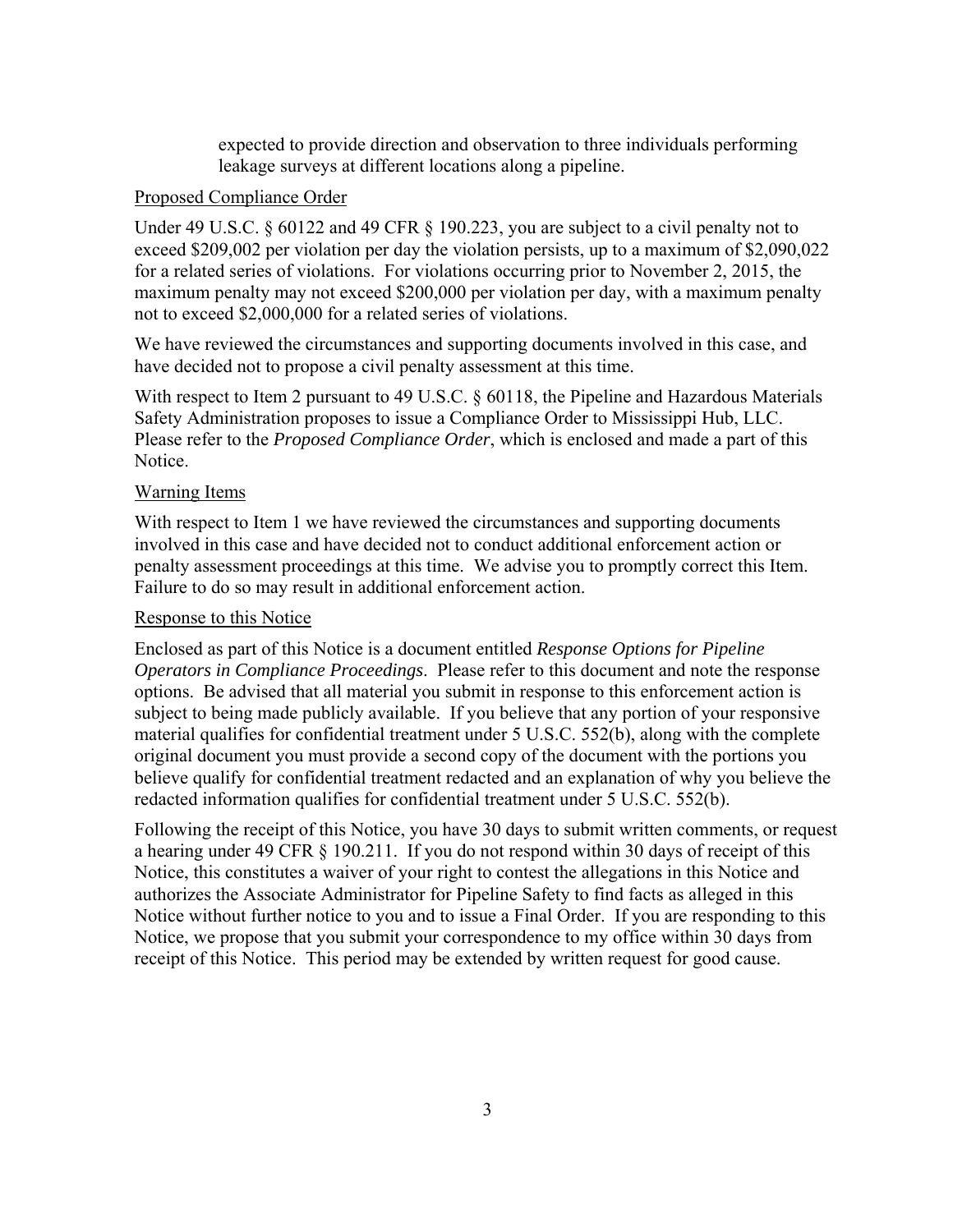In your correspondence on this matter, please refer to **CPF 2-2018-1005** and, for each document you submit, please provide a copy in electronic format whenever possible.

Sincerely,

James A. Urisko Director, Office of Pipeline Safety PHMSA Southern Region

Enclosures: *Proposed Compliance Order Response Options for Pipeline Operators in Compliance Proceedings*